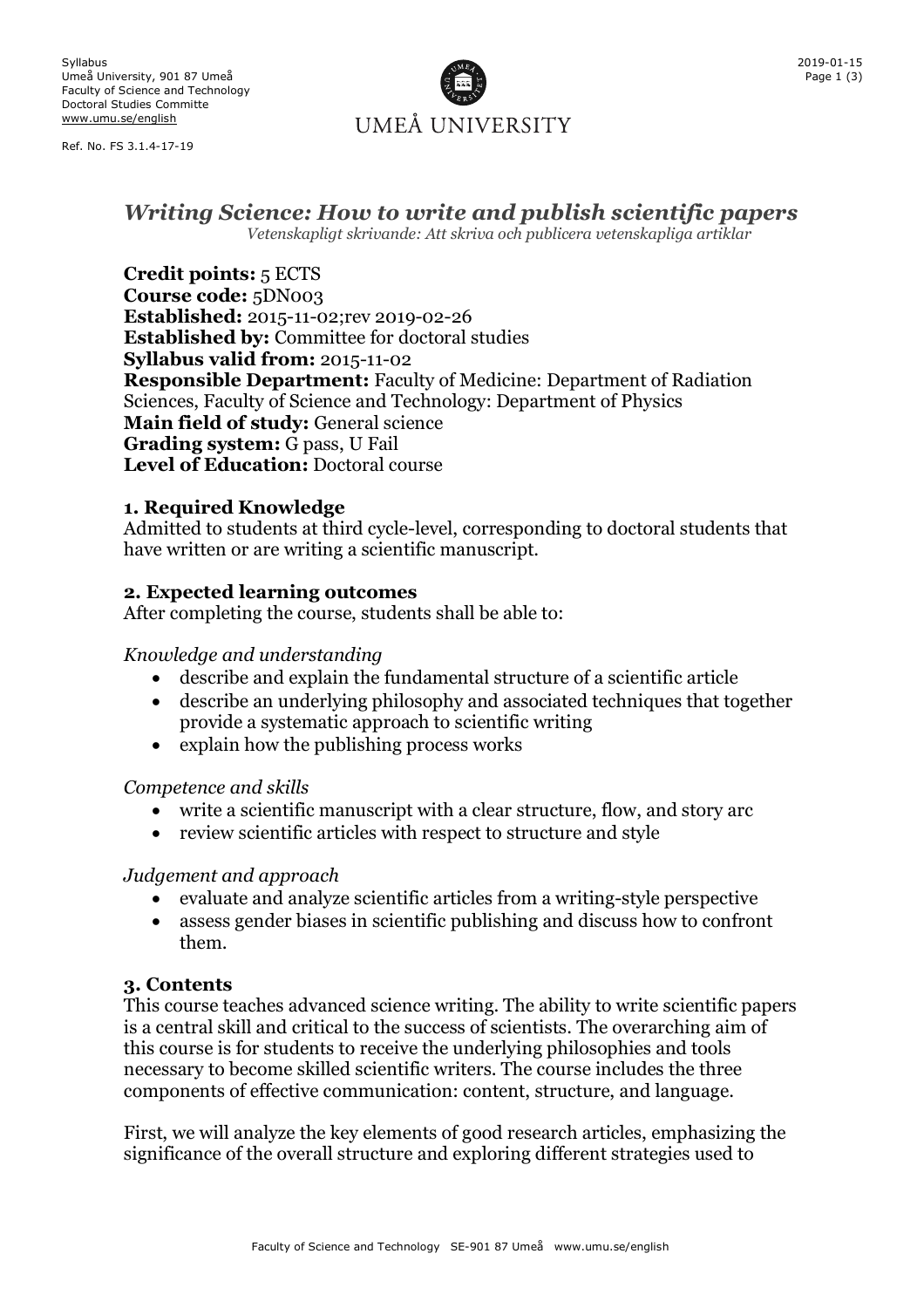2019-01-15 Page 2 (3)

Ref. No. FS 3.1.4-17-19

UMEÅ UNIVERSITY

develop clear and interesting papers. Here we will highlight why an article must contain the subject of research, key knowledge gaps, compelling questions, clear descriptions of methods and results, and a well-organized discussion and conclusions. We will present different narrative techniques and analyze how we can use these to facilitate flow and continuity within and between sections. We will develop writing style at multiple organizational levels, from the broadest story arc, to the details of paragraph and sentence structure, to the nuance of particular word choices.

Each student will work individually to refine his or her short articles using the tools presented during the course. At each course meeting, students will work in small writing groups where they will analyze and provide constructive criticism on each other's papers. Students will also engage with the broader group in larger discussions, sharing the successes and challenges from the daily exercises and the analytical work during the previous week. Examples of additional topics covered during the course include: the importance of scientific writing for researchers; how to interest readers; how to formulate a research question; how to frame solid arguments; and how to generate titles and write concise and compelling abstracts. In addition, students will also read about and discuss the challenge of gender bias in scientific publishing. Finally, students will meet and be able to ask questions to a chief editor of a scientific journal.

#### **4. Form of instruction**

We will meet once a week for six weeks. Each meeting starts with a short lecture focused on scientific writing in practice, based on experience with journals, editors, etc. The optional readings will cover this part. We will then introduce the writing session and divide into small writing groups of three to four students. Before each session, students will have prepared a text, or revised their text according to a specific exercise. Other students within the writing group will have also commented on the new versions of their group members. Together, students will analyze, discuss, and revise the texts to improve them. Each of these weekly exercises derives from the 'Writing Science' book, which from chapter to chapter provides new tools to organize papers and improve writing skills. Each week we will cover three chapters and the corresponding exercises. We will also read and analyze published papers. At the end of each class period, we will reunite to summarize and conclude the day's activities and present the exercise for the next meeting. Finally, at the end of the course, the instructors will provide all students with individual feedback on his or her paper.

We use Cambro to coordinate all exercises.

**Importantly, we provide the first chapter of Writing Science and announce the first exercise before the first meeting, so that students can prepare a rough draft of a short article (800-850 word limit).**